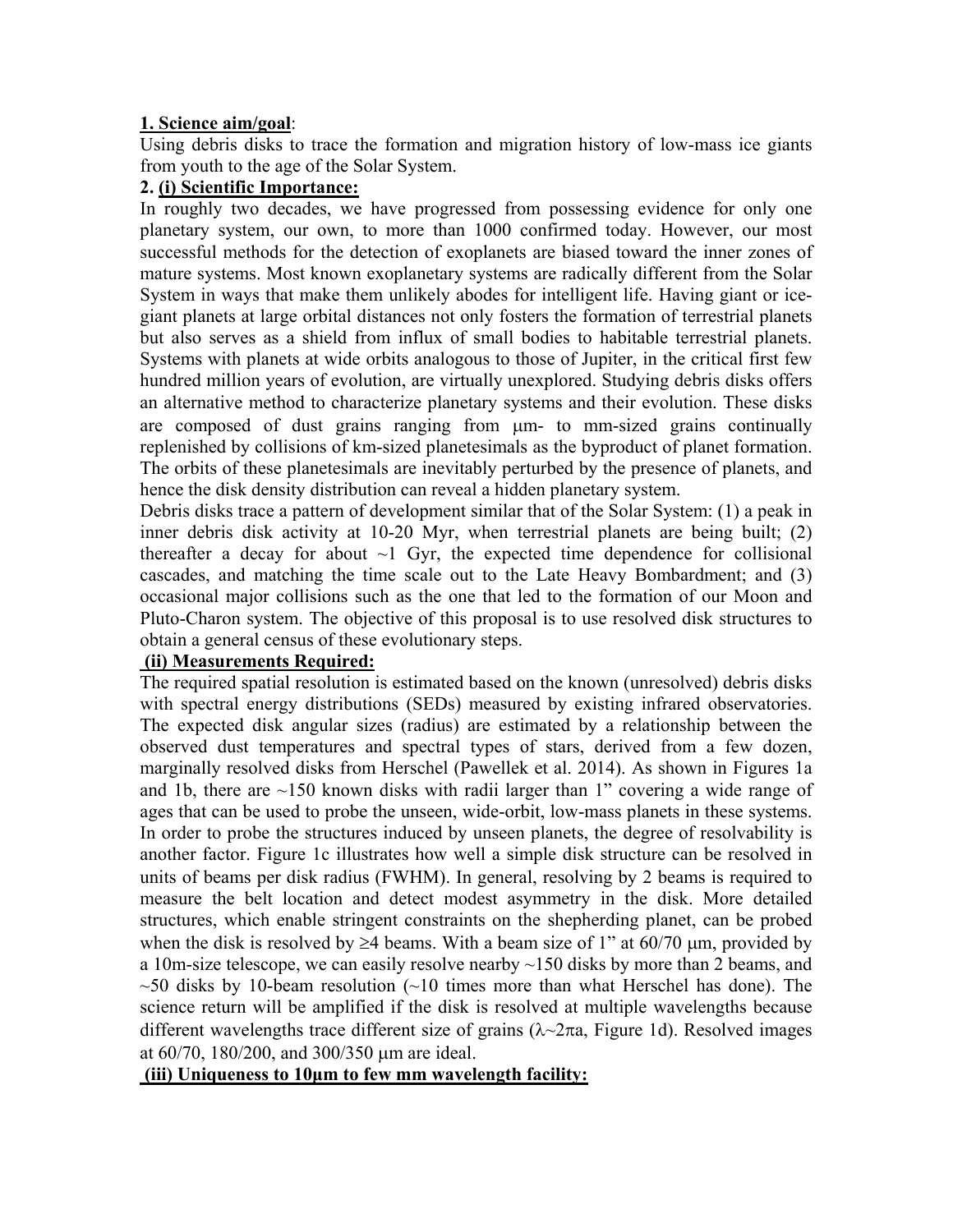SEDs of Kuiper-belt analogs peak in the far infrared  $(\sim 60-100 \mu m)$  with rapidly decreasing brightness at submm/mm. Therefore, resolving a large sample of debris disks at FIR is much more achievable than in the mm wavelengths provided by ALMA. The disk surface brightness is  $\sim$ 150 times fainter at 1.3 mm than at 70 µm. ALMA will only resolve a fraction of the known disks due its limits in sensitivity and sky visibility. Furthermore, the observing efficiency for large disks is low for ALMA since multiple pointings are required to cover the entire disk (see Appendix). Finally, ALMA resolved images are only sensitive to a limited range of grain size  $(\lambda \sim 2\pi a)$ . To fully explore the disk structures, multi-wavelength images at FIR are essential.

#### **(iv) Longevity/Durability:**

SOFIA and SPICA do not have adequate resolution at  $\sim 60-400$  µm to meet the science requirements. Since different wavelengths trace different grain size populations (Figure 1d), FIR disk images have great synergy with future high-resolution images taken by WFIRST, JWST, and ALMA.



10-m size telescope, the beam (FWHM) is 1" at 60/70  $\mu$ m. The red dots represent the disks that can be resolved at  $\geq$  2 beams while green dots are the ones that can be resolved at  $\geq 4$  beams. Orange star symbols are the resolved (at  $\geq 2$ ) beams) disks by Herschel. 1" resolution will increase the number of resolved disks by roughly a factor of 10 compared to Herschel. (c) Illustrations of resolvability to probe disk structures. Resolving at  $\geq 2$  beams can pin point the location of the belt and detect modest asymmetry while detailed structures can be probed at  $\geq 4$  beam. (d) Wavelengthdependent disk structures, illustrating the need for multi-wavelength observations to put stringent constraints on the unseen planet (figure extracted from Wyatt 2006).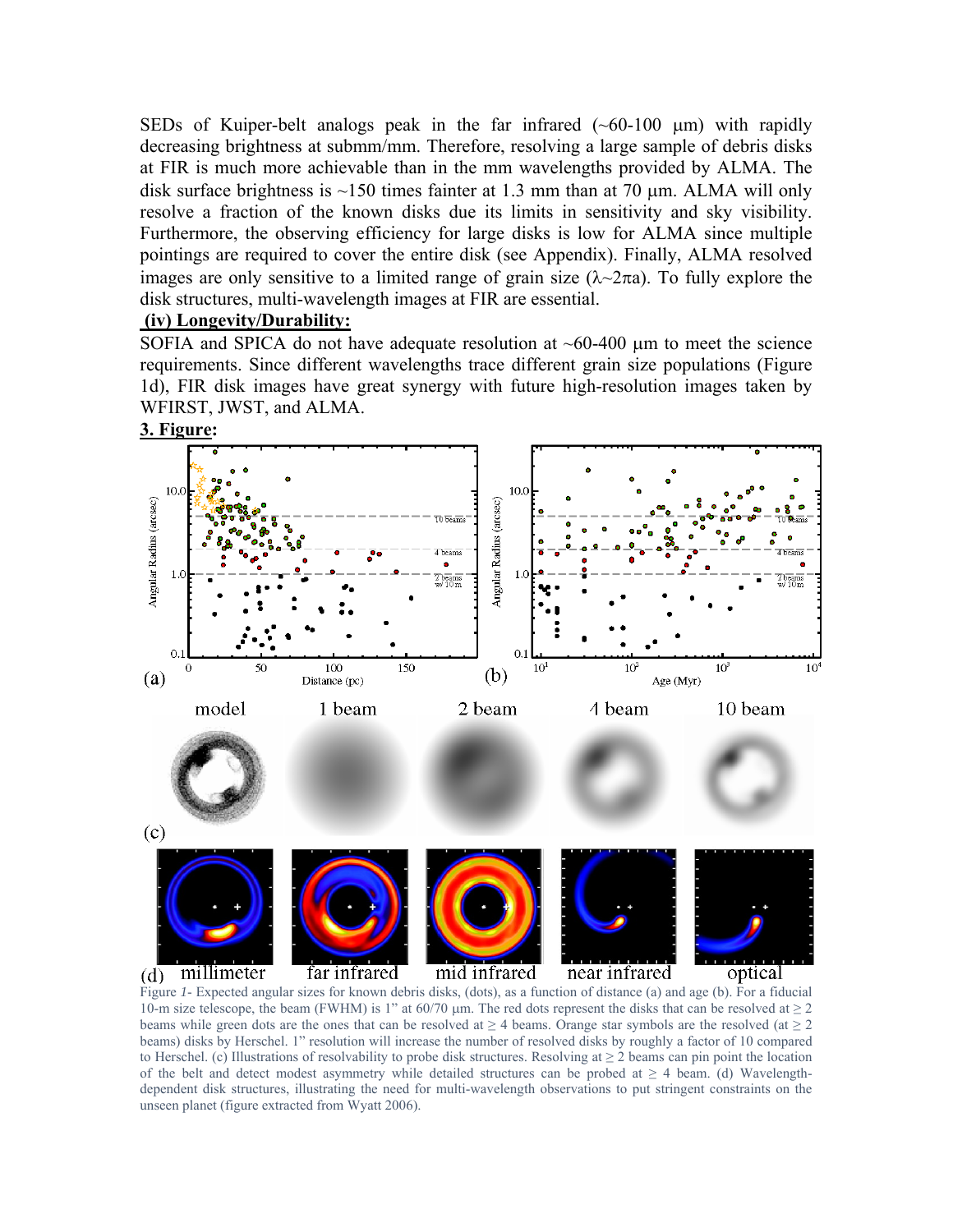# **4. Table:**

| Parameter                | Unit                         | Required   | Desired    | Comments                              |
|--------------------------|------------------------------|------------|------------|---------------------------------------|
|                          |                              | value      | Value      |                                       |
| Wavelength/band          | $\mu$ m                      | 60/70      | 40-400     |                                       |
| Number of targets        |                              | $\sim$ 150 | $\sim$ 300 | lower limit based on                  |
|                          |                              |            |            | currently known debris                |
|                          |                              |            |            | disks                                 |
| Angular                  | arcsec                       | 1.0        | 0.1        | at $60/70 \mu m$ . 1" can             |
| resolution               |                              |            |            | resolved $\sim$ 150 disks at $\geq$ 2 |
|                          |                              |            |            | beams, while 0.2" can                 |
|                          |                              |            |            | resolve the same amount               |
|                          |                              |            |            | of disks at $\geq 10$ beams.          |
| Bandwidth                |                              | 10%        | 10%        | Broadband imaging                     |
| Continuum                | $\mu$ Jy/arcsec <sup>2</sup> | 20         |            | Confusion is not a                    |
| Surface                  |                              |            |            | problem for currently                 |
| <b>Brightness</b>        |                              |            |            | detected debris disks                 |
| Sensitivity $(1 \sigma)$ |                              |            |            |                                       |
| Signal -to-noise         |                              | 10         |            |                                       |
| Field of Regard          |                              | 4pi        |            |                                       |
| Any other                |                              |            |            |                                       |
| requirement              |                              |            |            |                                       |

## **5. Key references:**

Wyatt 2008, ARAA review, Matthews et al. 2014, PPVI review.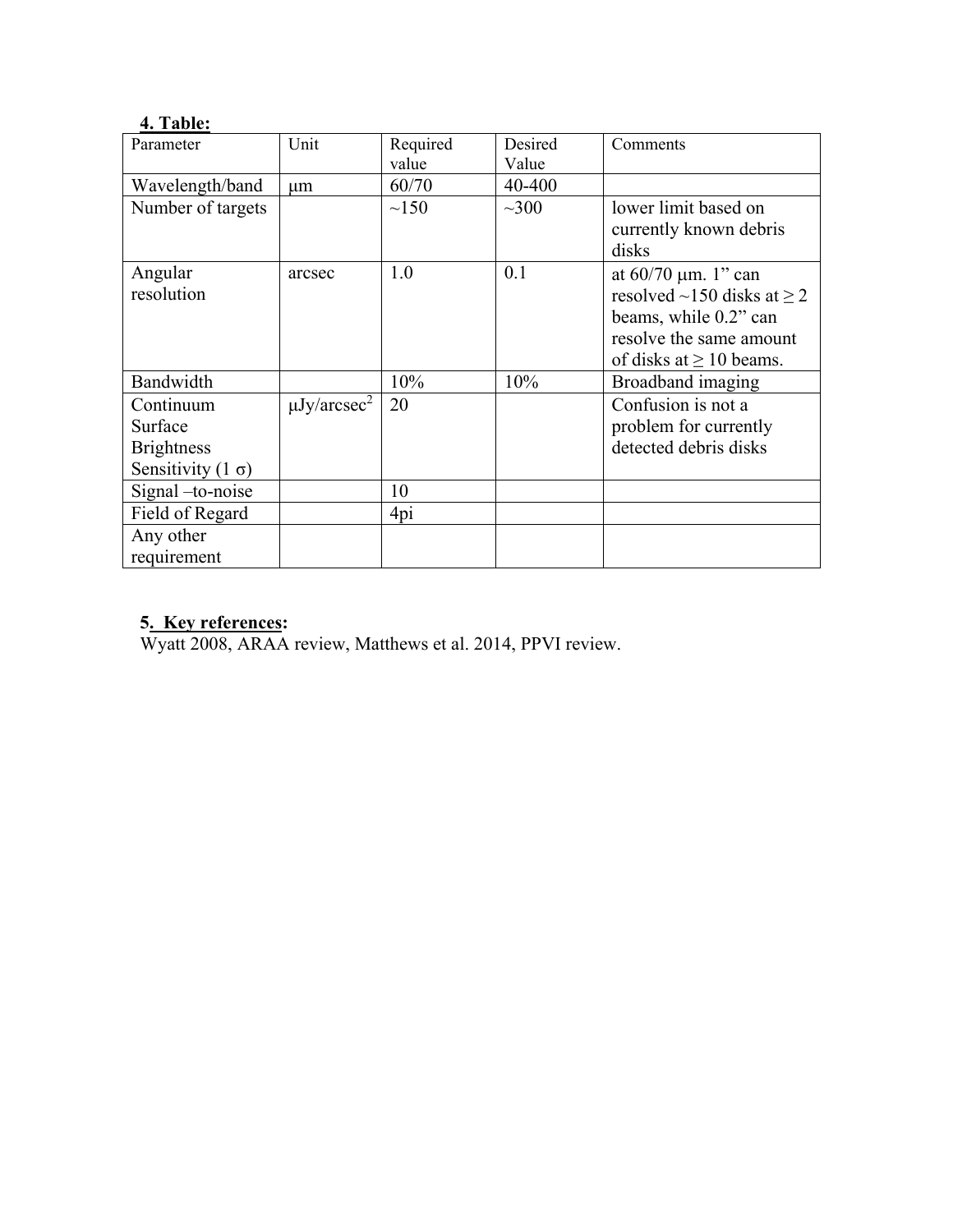#### Appendix

The expected disk sizes are estimated using the SEDs of the disks compiled from existing measurements (mostly from Spitzer, Herschel and WISE). The number of the disks are restricted to the known debris disks, i.e., a lower limit. These disks represent the tip of the iceberg limited by the current FIR sensitivity (see Figure in the proposal of true Solar System Analogs by Kennedy & Wyatt). We expect more disks will be added to the sample once all Herschel and WISE data have been fully mined, and at least one order of mag increase in numbers of cold disks if SPICA (or a mid-size cryogenic telescope) launched prior to FIR Surveyor.

The expected disk angular sizes are estimated by a relationship between the observed dust temperatures (derived from SEDs) and spectral types of stars (Pawellek et al. 2014). We then estimate the minimum surface brightness (SB) by assuming the disk is viewed face on and the flux is uniformly distributed in a ring with a width of 20% of the belt. Figure 2 shows the SB vs. angular size distribution. For reference, we also estimate the expected SB at 1.3 mm by assuming the 1.3 mm flux is  $\sim$ 150 times fainter than the one at  $60/100$   $\mu$ m (an optimistic value by assuming the disk emission is blackbody-like up to 200 um at ~50 K, and follows  $v^{2.6}$  power law in the submm/mm wavelengths (McGreagor et al. 2016)). Based on the ALMA sensitivity,  $\sim$ 10 hr on-source integration time can reach 1 rms of 5.5  $\mu$ Jy/arcsec<sup>2</sup> with 1" beam, i.e., 55  $\mu$ Jy/arcsec<sup>2</sup> marks the S/N of 10 detection line. At 1" resolution, one single pointing with ALMA at 1.3 mm can cover  $\sim$ 10" extended structure without losing flux; i.e., disks with an angular size larger than  $\sim$ 5" will require multiple pointings for ALMA observations. Based on these numbers and with  $~60\%$  of the sky coverage, ALMA could resolve  $~20\%$  of the current known debris disk sample with the same resolution of 1".



Figure *2* - Minimum expected surface brightness (SB) distribution of the known debris disks. Symbols are the same as Figure 1. The gray area marks the parameter space for a FIR Surveyor with 1" resolution. The right y-axis shows the